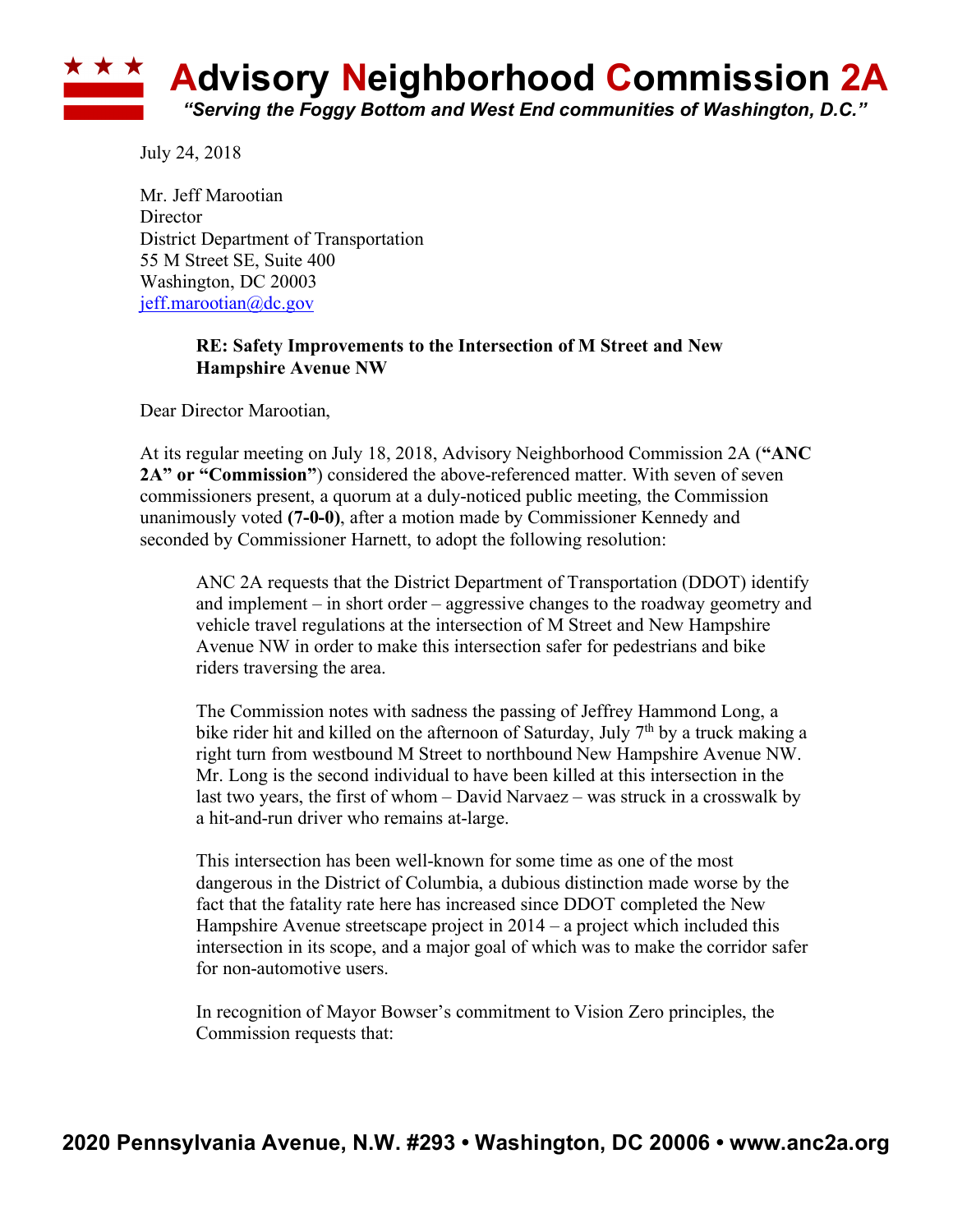**Advisory Neighborhood Commission 2A**

*"Serving the Foggy Bottom and West End communities of Washington, D.C."*

• DDOT work expeditiously to design changes at this intersection in order to shorten crossing distances for pedestrians on the northern and eastern sides,

\* \* \*

- DDOT de-conflict the incidence of vehicles making wide right-turns from westbound M Street onto northbound New Hampshire Avenue NW, across the protected bike lane which has the right-of-way on the north side of the intersection,
	- o The Commission notes that this could be implemented in a manner similar to that of the bicycle traffic signal and right-turn arrow at the intersection of M Street and 22nd Street NW one block away,
- unless and until the above-referenced turning movement is properly deconflicted, that right-turns be prohibited at all times,
- safety changes made per the above recommendations be communicated to ANC 2A, ANC 2B, the Golden Triangle BID, and other affected stakeholders – and that after proper communication takes place, that said changes be implemented as quickly as possible through the use of temporary materials such as plastic bollards, paint, and parking stops – in anticipation of permanent infrastructure,
- the Metropolitan Police Department (MPD) increases the frequency of its presence at the intersection for the express purpose of conducting traffic safety enforcement activities, and
- MPD evaluate the placement of speed and/or red-light cameras at this intersection in order to improve vehicular compliance with traffic safety regulations on a permanent basis.

The Commission notes with appreciation the representations that DDOT officials have made regarding the agency's commitment to addressing the problems at this intersection, and supports the already-completed removal of all on-street parking spaces on the north side of M Street just prior to the intersection.

The ANC notes, however, frequent non-compliance with the above-stated removal of parking spaces through illegal vehicular stopping and standing, and requests that a more rigorous engineered solution – even a temporary one – be deployed immediately in order to improve the efficacy of this action, which is critical to improving visibility in the vicinity of the intersection.

Finally, ANC 2A encourages DDOT to evaluate, report back on, and suggest changes to unsafe conditions at other intersections along the New Hampshire Avenue NW corridor – in particular the intersections at  $22<sup>nd</sup>$  Street and L Street NW and around Washington Circle NW – so that other deadly intersections can

## **2020 Pennsylvania Avenue, N.W. #293 • Washington, DC 20006 • www.anc2a.org**